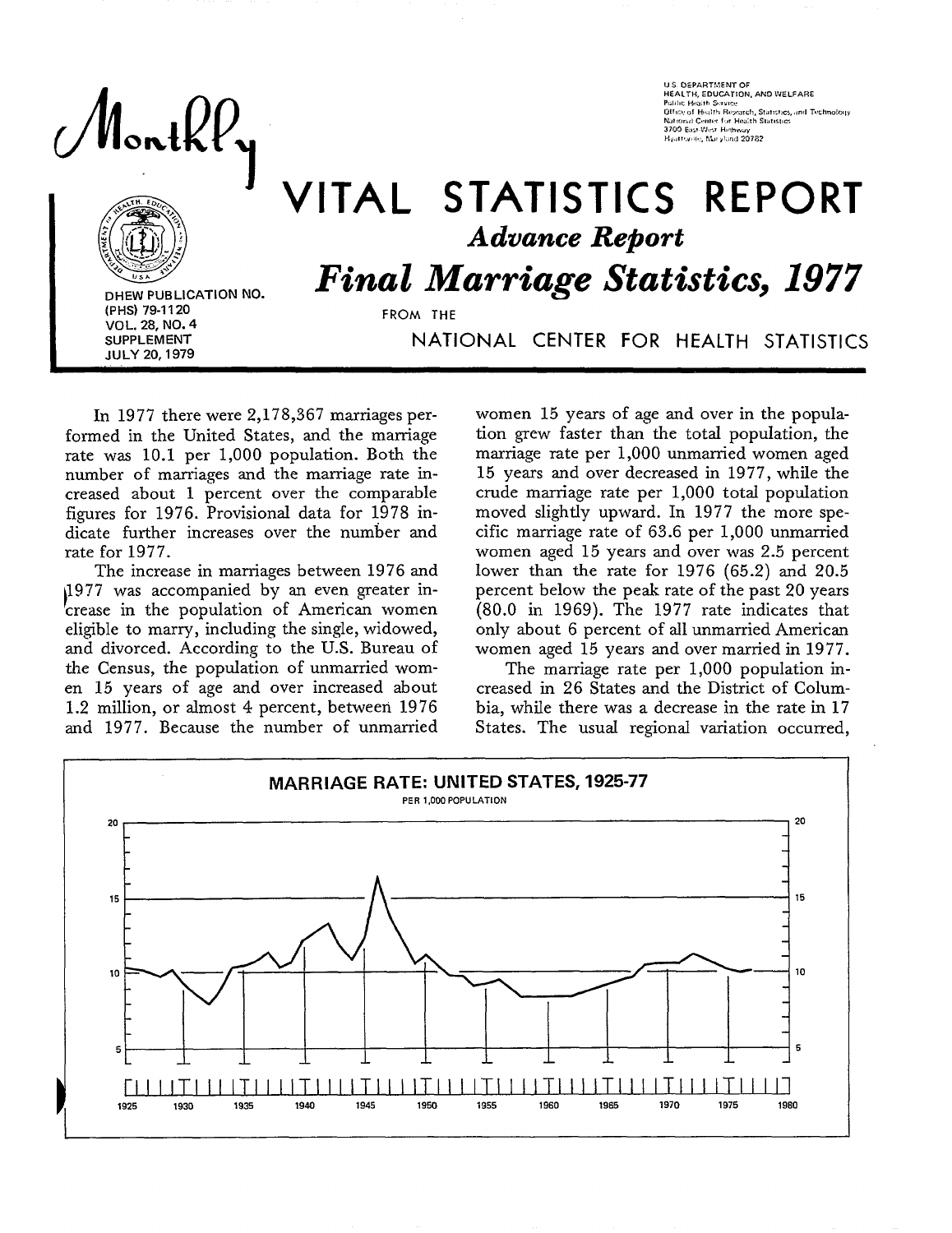with the highest rates in the South (11.5) and West  $(11.4)$  and the lowest rate in the Northeast Region (7.6).

Marriage rates by age, sex, and previous marital status are based on data from a sample of marriage certificates from the marriageregistration area (MRA), which has been comprised of 41 States and the District of Columbia since 1971. In 1977 all marriage rates based on data from the MRA exclude data for Iowa, because Iowa did not require reporting of previous marital status in that year.

For the MRA in recent years the first marriage rate for women has typically been about one-fifth higher than that for men, while the remarriage rate for men has been about three times the rate for women. Remarriage rates are highest among previously divorced men and lowest among previously widowed women. In recent years the remarriage rate for widowers has been more than four times the rate for widows, and the remarriage rate for divorced men has been about two-thirds greater than that for divorced women. These marriage differentials continued to prevail in 1977.

Since 1971 a marked decline has occurred in the marriage rate for each marital status group, and this decline generaIly continued in 1977. The first marriage rate for men declined 23 percent, from 67.9 per 1,000 single men in 1971 to 52.0 in 1977, and the rate for women declined 24 percent, from 82.8 per 1,000 single women to 62.7. The remarriage rate for the widowed population declined more for women (down 21 percent, from 9.6 per 1,000 in 1971 to 7.6 in 1977) than for men (down 17 percent, from 42.5 per 1,000 in 1971 to 35.3 in 1977). In contrast, the remarriage rate for the divorced population declined more for men (down 25 percent, from 230.7 per 1,000 in 1971 to 173.4 in 1977) than for women (down 19 percent, from 132.8 per 1,000 in 1971 to 107.3 in 1977).

The recent decline in marriage rates has been especially strong in certain age groups. Between 1971 and 1977 the rates for first marriages declined by close to one-third among single men and women in the age groups 14-17 years, 18-19 years, and 20-24 years. Over the same period, remarriage rates dropped by more than one-third among divorced men in the age group 14-24 years and by at least one-quarter in the age groups 25-44 and 45-64 years. Among divorced women in each age group, remarriage rates dropped by more than one-fifth between 1971 and 1977.

Remarriages comprise an increasing proportion of all marriages. In the MRA between 1971 and 1977 the proportion of marriages involving previously married brides increased from 24 to **32** percent, while the proportion involving previously single brides declined from 76 to 68 percent. Similar changes occurred for men. These figures assume that the marriages for which marriage order was not stated were distributed the same as those for which it was stated.

Accompanying the decIine in first marriage rates, there has been a recent rise in the age at first marriage. The median age of brides at first marriage increased from 20.6 in 1974 to 21.1 in 1977, and the median age of grooms at first marriage increased from 22.5 to 23.0. The median ages at first marriage remained almost constant from the midsixties to 1974, fluctuating very little around a median age of 20.5 years for brides and of 22.5 years for grooms.

Between 1970 and 1977 the median age at remarriage of previously divorced brides fluctuated very little around 30.2 years, after declining from 31.8 in 1963 to 30.1 in 1970. In contrast, the median age at remarriage of previously divorced grooms declined steadily, from 36.4 years in 1964 to 33.6 years in 1974, and has been almost constant at 33.6 years since 1974.

Between 1968 and 1977 there was a generaIly upward trend in the median age at remarriage among previously widowed persons. For widowed brides the median increased over this period, from 50.6 to 53.1 years, and for widowed grooms it increased from 57.9 to 60.1 years.

The statistics for the MRA presented in this report are based on sample data and consequently are subject to sampIing variability as well as other sources of error. Further discussion of sampling variability appears in the Technical Notes.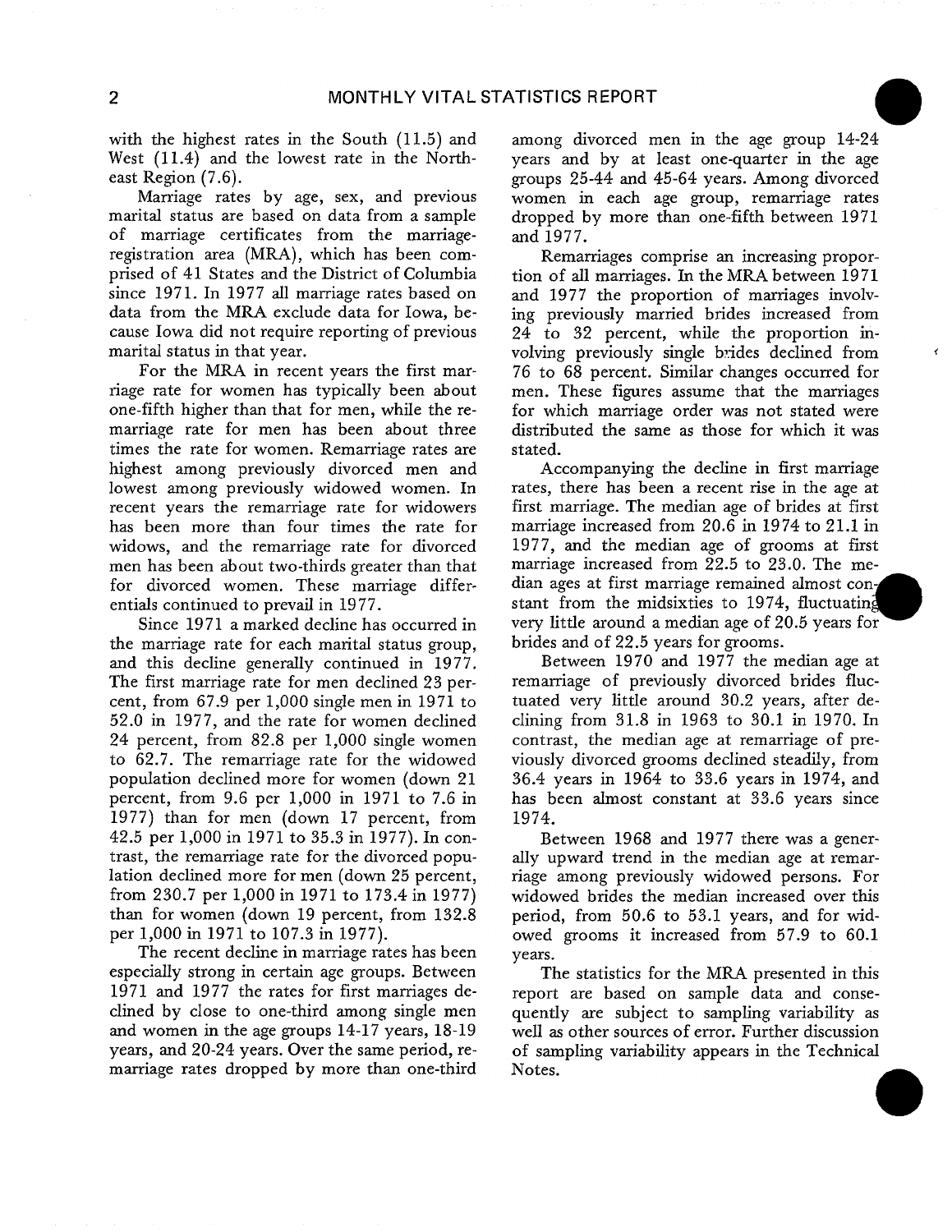## **Table** 1.**MARRIAGES AND MARRIAGE RATES UNITED STATES, 1958-77**

[Data refer only to events occurring within the United States. AJaska included beginning 1959 and Hawaii beginning 1960]

|      |           | Rate per $1,000^1 -$ |                                            |                                      |  |  |
|------|-----------|----------------------|--------------------------------------------|--------------------------------------|--|--|
| Year | Marriages | Total<br>population  | Unmarried<br>women<br>15 years<br>and over | Unmarried<br>women<br>15-44<br>vears |  |  |
|      | 2,178,367 | 10.1                 | 63.6                                       | 109.8                                |  |  |
|      | 2,154,807 | 10.0                 | 65.2                                       | 113.4                                |  |  |
|      | 2,152,662 | 10.1                 | 66.9                                       | 118.5                                |  |  |
|      | 2,229,667 | 10.5                 | 72.0                                       | 128.4                                |  |  |
|      | 2,284,108 | 10.9                 | 76.0                                       | 137.3                                |  |  |
|      | 2,282,154 | 11.0                 | 77.9                                       | 141.3                                |  |  |
|      | 2,190,481 | 10.6                 | 76.2                                       | 138.9                                |  |  |
|      | 2,158,802 | 10.6                 | 76.5                                       | 140.2                                |  |  |
|      | 2,145,000 | 10.6                 | 80.0                                       | 149.1                                |  |  |
|      | 2,069,000 | 10.4                 | 79.1                                       | 147.2                                |  |  |
|      | 1,927,000 | 9.7                  | 76.4                                       | 145.2                                |  |  |
|      | 1,857,000 | 9.5                  | 75.6                                       | 145.1                                |  |  |
|      | 1,800,000 | 9.3                  | 75.0                                       | 144.3                                |  |  |
|      | 1,725,000 | 9.0                  | 74.6                                       | 146.2                                |  |  |
|      | 1,654,000 | 8.8                  | 73.4                                       | 143.3                                |  |  |
|      | 1,577,000 | 8.5                  | 71.2                                       | 138.4                                |  |  |
|      | 1,548,000 | 8.5                  | 72.2                                       | 145.4                                |  |  |
|      | 1,523,000 | 8.5                  | 73.5                                       | 148.0                                |  |  |
|      | 1,494,000 | 8.5                  | 73.6                                       | 149.8                                |  |  |
|      | 1,451,000 | 8.4                  | 72.0                                       | 146.3                                |  |  |

<sup>1</sup>Data are based on population enumerated as of April 1 for 1960 and 1970 and estimated as of July 1 for all other years.

| n.n |
|-----|
| sk. |
|     |

This report represents summary tabulations from the final marriage statistics for 1977. More detailed tabulations for 1977 will be published in Vital Statistics of the United States, Volume III-Marriage and Divorce. Prior to the publication of that volume, the National Center for Health Statistics will respond to requests for unpublished data whenever possible.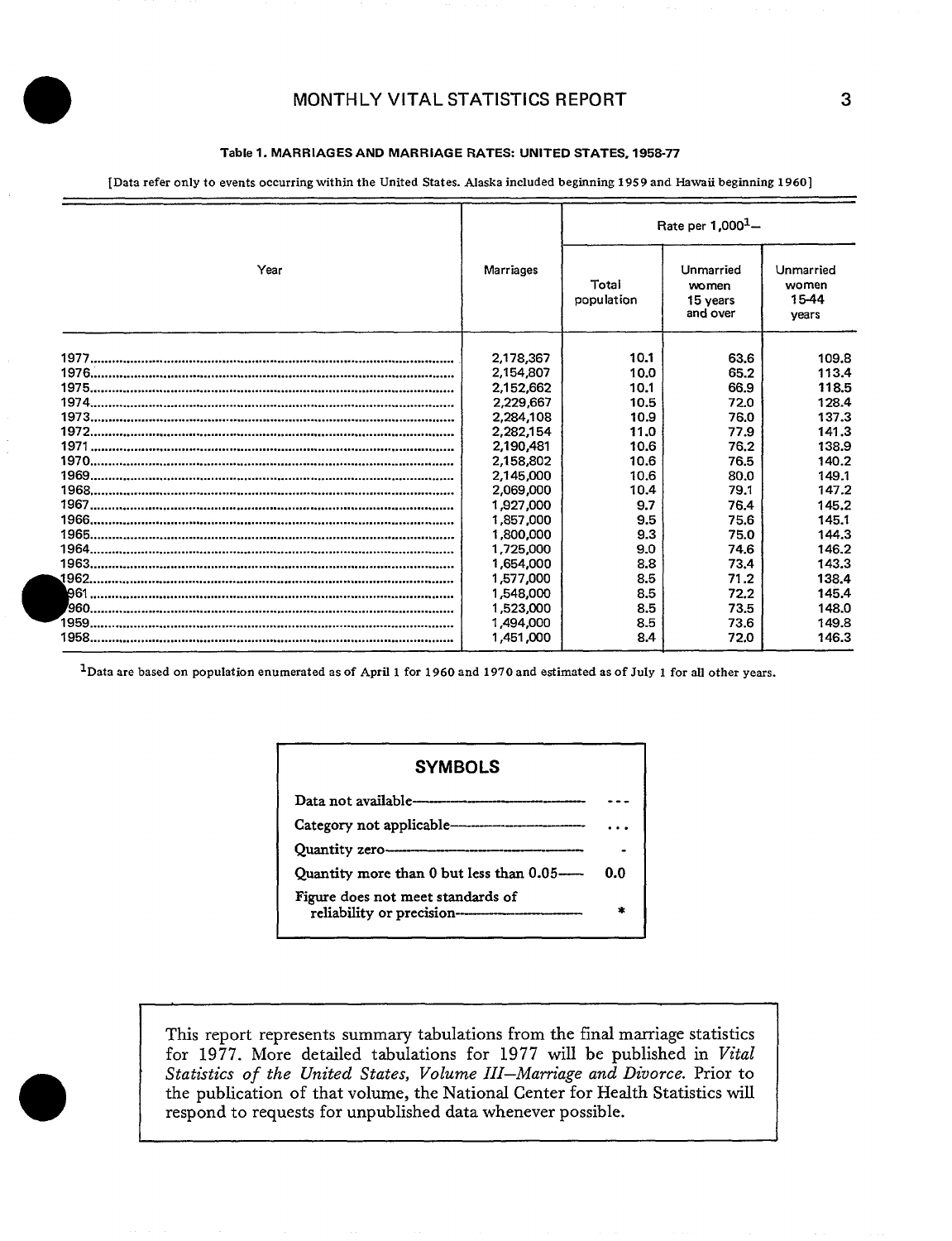# Table2, MARRIAGES AND MARRIAGE RATES: UNITED STATES, EACH REGION, DIVISION, AND STATE, 1975-77

[By place of **occurrence.** Data are counts of marriages performed except as noted. Rates per 1,000 population in each area, estimated as of July 1]

|                                                                                    |                                                       | Number                                                |                                                       |                                          | Rate<br>Number                           |                                          |                                                                                            |                                                         |                                                         |                                                         |                                           | Rate                                      |                                           |
|------------------------------------------------------------------------------------|-------------------------------------------------------|-------------------------------------------------------|-------------------------------------------------------|------------------------------------------|------------------------------------------|------------------------------------------|--------------------------------------------------------------------------------------------|---------------------------------------------------------|---------------------------------------------------------|---------------------------------------------------------|-------------------------------------------|-------------------------------------------|-------------------------------------------|
| Region, division,<br>and State                                                     | 1977                                                  | 1976                                                  | 1975                                                  | 1977                                     |                                          | 1976, 1975                               | Region, division,<br>and State                                                             | 1977                                                    | 1976                                                    | 1975                                                    | 1977                                      | 1976                                      | 1975                                      |
| United States                                                                      | 2,178,367                                             | 2,154,807                                             | 2,152,662                                             | 10.1                                     | 10.0                                     | 10.1                                     | West North Central:<br>Minnesota                                                           | 33,038                                                  | 232.034                                                 | 32.261                                                  | 8.3                                       | $^{2}8.1$                                 | 8.2                                       |
| Northeast<br>North Central<br>South<br>West                                        | 372.666<br>552,000<br>805,281<br>448,420              | 374,297<br>544.351<br>792,837<br>443,322              | 384,186<br>549,356<br>776,727<br>442,393              | 7.6<br>9.5<br>11.5<br>11.4               | 7.6<br>9.4<br>11.5<br>11.5               | 7.8<br>9.5<br>11.4<br>11.7               | lowa<br>Missouri<br>North Dakota<br>South Dakota<br>Nebraska<br>Kansas                     | 26.419<br>52,100<br>5,668<br>10,359<br>13,387<br>23,673 | 25.727<br>51,070<br>5,650<br>10,781<br>13,431<br>23,559 | 25.616<br>50.147<br>5,993<br>11,074<br>13,087<br>23,767 | 9.2<br>10.9<br>8.7<br>15.0<br>8.6<br>10.2 | 9.0<br>10.7<br>8.8<br>15.7<br>8.6<br>10.2 | 8.9<br>10.5<br>9.4<br>16.2<br>8.5<br>10.5 |
| Northeast:<br>New England<br>Middle Atlantic                                       | 97,317<br>275,349                                     | 95,596<br>278,701                                     | 96,761<br>287,425                                     | 7.9<br>7.4                               | 7.8<br>7.5                               | 7.9<br>7.7                               | South Atlantic:<br>Delaware<br>Maryland<br>District of Columbia<br>Virginia                | 3,993<br>45,109<br>4,640<br>57,778                      | 3.943<br>44,616<br>4,611<br>56,469                      | 3.944<br>44.776<br>4,911<br>54,688                      | 6.9<br>10.9<br>6.7<br>11.3                | 6.8<br>10.8<br>6.6<br>11.2                | 6.8<br>10.9<br>6.9<br>11.0                |
| North Central:<br>East North Central.<br>West North Central.<br>South:             | 387,356<br>164,644                                    | 382,099<br>162,252                                    | 387,411<br>161,945                                    | 9.4<br>9.8                               | 9.3<br>9.7                               | 9.5<br>9.7                               | West Virginia<br>North Carolina<br>South Carolina<br>Georgia<br>Florida                    | 17,484<br>43.490<br>51,314<br>67,388<br>89,594          | 17,229<br>42,475<br>50,698<br>65,950<br>86,143          | 17,041<br>42,310<br>50,249<br>63.245<br>85,427          | 9.4<br>7.9<br>17.8<br>13.3<br>10.6        | 9.5<br>7.8<br>17.8<br>13.3<br>10.2        | 9.5<br>7.8<br>17.8<br>12.8<br>10.2        |
| South Atlantic<br>East South Central<br>West South Central.<br>West:<br>Mountain   | 380,790<br><sup>1</sup> 160,109<br>264,382<br>219,457 | 372,134<br>159,488<br>261,215<br>216,208              | 366,591<br>155,226<br>254.910<br>212,045              | 11.1<br>$-11.6$<br>12.2<br>21.9          | 10.9<br>11.7<br>12.3<br>22.0             | 10.9<br>11.5<br>12.2<br>22.0             | East South Central:<br>Kentucky <sup>1</sup> 32,245<br>Tennessee<br>Alabama<br>Mississippi | 55,327<br>45,694<br>26,843                              | 32,931<br>53,270<br>46,515<br>26,772                    | 32.068<br>51,530<br>45,349<br>26,279                    | 19.3<br>12.9<br>12.4<br>11.2              | 9.6<br>12.6<br>12.7<br>11.4               | 9.4<br>12.3<br>12.5<br>11.2               |
| Pacific<br>New England:                                                            | 228,963                                               | 227,114                                               | 230,348                                               | 7.8                                      | 7.9                                      | 8.2                                      | West South Central:<br>Arkansas<br>Louisiana<br>Oklahoma<br>Texas                          | 24.028<br>38.645<br>42.133<br>159,576                   | 24,913<br>37,999<br>40,983<br>157,320                   | 24,337<br>37,309<br>40,110<br>153,154                   | 11.2<br>9.9<br>15.0<br>12.4               | 11.8<br>9.9<br>14.8<br>12.6               | 11.5<br>9.8<br>14.8<br>12.5               |
| Maine<br>New Hampshire<br>Vermont<br>Massachusetts<br>Rhode Island<br>Connecticut  | 11,446<br>8,902<br>4,774<br>41.947<br>7,114<br>23,134 | 11,302<br>8,550<br>4,396<br>41,501<br>6,905<br>22,942 | 11,190<br>8.831<br>4,553<br>42,103<br>6,695<br>23,389 | 10.5<br>10.5<br>9.9<br>7,3<br>7.6<br>7.4 | 10.6<br>10.4<br>9.2<br>7.1<br>7.4<br>7.4 | 10.6<br>10.8<br>9.7<br>7.2<br>7.2<br>7.6 | Mountain:<br>Montana<br>Idaho<br>Wyoming<br>Colorado<br>New Mexico <sup>3</sup>            | 7.547<br>13,691<br>6,012<br>30,063                      | 7,390<br>13,104<br>5,862<br>28,601                      | 7,331<br>12,688<br>5,649<br>27.565                      | 9.9<br>16.0<br>14.8<br>11.5               | 9.8<br>15.8<br>15.0<br>11.1               | 9.8<br>15.5<br>15.1<br>10.9               |
| Middle Atlantic:<br>New York<br>New Jersey<br>Pennsylvania                         | 133,830<br>50.677<br>90,842                           | 136,968<br>51,291<br>90,442                           | 142,752<br>53,008<br>91,665                           | 7.5<br>6.9<br>7.7                        | 7.6<br>7.0<br>7.6                        | 7.9<br>7.2<br>7.8                        | Arizona<br>Utah<br>Nevada<br>Pacific:                                                      | 16,385<br>26,955<br>15,098                              | 15,616<br>26,534<br>14,693<br>103,70613104,408          | 15,790<br>26,558<br>14,905<br>101,559                   | 13.8<br>11.7<br>11.9<br>163.8             | 13.4<br>11.7<br>12.0<br>3171.2            | 13.8<br>11.9<br>12.4<br>171.6             |
| East North Central:<br>Ohio<br>Indiana<br><b>Illinois</b><br>Michigan<br>Wisconsin | 99,352<br>56,424<br>108,100<br>86.088<br>37.392       | 96,776<br>55,699<br>110,847<br>82,753<br>36,024       | 101,135<br>56,075<br>111,459<br>82,856<br>35,886      | 9.3<br>10.6<br>9.6<br>9.4<br>8.0         | 9.1<br>10.5<br>9.9<br>9.1<br>7.8         | 9.4<br>10.6<br>10.0<br>9.0<br>7.8        | Washington<br>Oregon<br>California <sup>4</sup><br>Alaska<br>Hawaii                        | 43,835<br>20,303<br>149,416<br>5,143<br>10.266          | 41,986<br>19,182<br>151,284<br>4,893<br>9,769           | 41,807<br>19,322<br>154,812<br>4.734<br>9.673           | 12.0<br>8.5<br>6.8<br>12.6<br>11.5        | 11.6<br>8.2<br>7.0<br>12.8<br>11.0        | 11.8<br>8.4<br>7.3<br>13.4<br>11.2        |

\*Data are incomplete.<br><sup>2</sup>Data are estimated.<br><sup>5</sup>Marriage licenses issued.<br><sup>4</sup>Data exclude 19 061 nonlicensed marriages registered in 1975: 30.125 registered in 1976: and 32.008 registered in 1977.

i

o

 $\bar{z}$ 

 $\bar{t}$ 

 $\mathcal{I}$  $\bar{z}$ 

> $\tilde{\mathbf{v}}$  $\bar{\phantom{a}}$  $\ddot{\phantom{a}}$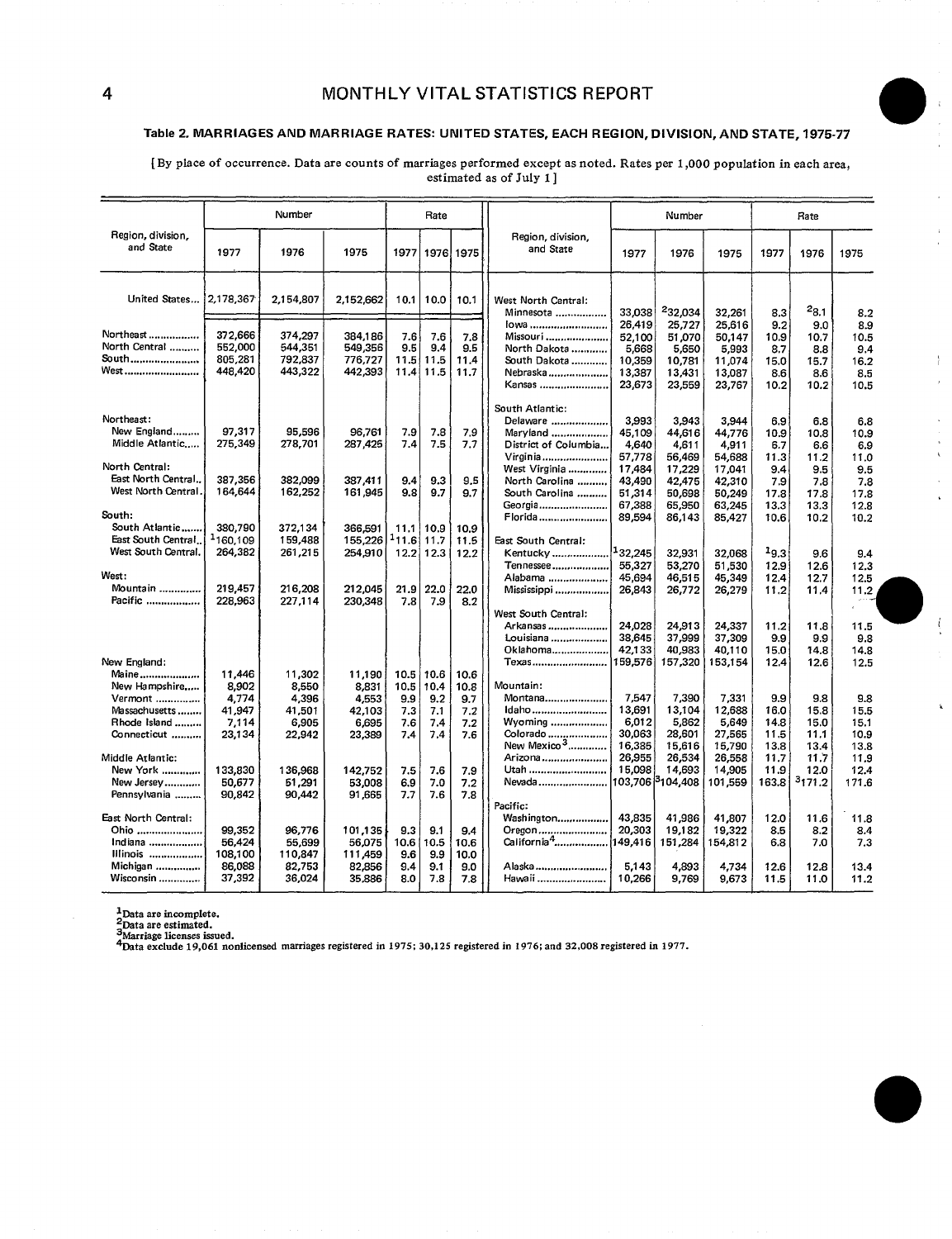## Table 3. MARRIAGES **AND MARRIAGE RATES BY AGE AND PREVIOUS MARITAL STATUS OF WOMEN AND MEN: MARRIAGE- REGISTRATION AREA, 1976-77**

[By place of occurrence. Based on sample data. Rates per 1,000 population in specified goup, estimated as of July 1 of each year. Figures for age not stated are distributed ]

|                                 |           | Women     |                   |       | Men       |           |                   |       |  |
|---------------------------------|-----------|-----------|-------------------|-------|-----------|-----------|-------------------|-------|--|
| Age and previous marital status |           | Number    | Rate <sup>2</sup> |       |           | Number    | Rate <sup>2</sup> |       |  |
|                                 | 19773     | 1976      | 19774             | 1976  | 19773     | 1976      | 19774             | 1976  |  |
| <b>ALL MARRIAGES</b>            |           |           |                   |       |           |           |                   |       |  |
|                                 | 1,723,845 | 1,706,628 | 53.7              | 55.1  | 1,723,845 | 1,706,628 | 65.1              | 66.6  |  |
|                                 | 130,817   | 142,059   | 18.9              | 20.3  | 21,164    | 23,938    | 2.9               | 3.2   |  |
|                                 | 312,969   | 324.033   | 103.6             | 110.1 | 164,834   | 179,431   | 47.6              | 52.4  |  |
|                                 | 636,551   | 621,975   | 140.1             | 148.2 | 654,068   | 651,843   | 115.4             | 121.5 |  |
|                                 | 530,259   | 501,343   | 104.8             | 109.2 | 717,432   | 682,036   | 138.3             | 141.2 |  |
|                                 | 276.064   | 263.086   | 139.3             | 143.3 | 373,291   | 361,335   | 150.8             | 156.0 |  |
|                                 | 131,994   | 120,182   | 105.4             | 114.1 | 181,132   | 163,405   | 143.4             | 143.0 |  |
|                                 | 122,201   | 118,075   | 66.9              | 69.4  | 163,009   | 157,296   | 112.5             | 114,8 |  |
|                                 | 96,489    | 100.773   | 19.4              | 20.8  | 135,626   | 137,844   | 50.8              | 53.7  |  |
|                                 | 16,760    | 16,445    | 2.2               | 2.2   | 30,721    | 31,536    | 14.2              | 15.6  |  |
| <b>FIRST MARRIAGES</b>          |           |           |                   |       |           |           |                   |       |  |
|                                 | 1,146,519 | 1,162,528 | 62.7              | 64.8  | 1,117,626 | 1,132,320 | 52.0              | 53.1  |  |
|                                 | 126,022   | 138,399   | 18.4              | 19.8  | 20,280    | 23,494    | 2.8               | 3.2   |  |
|                                 | 292,102   | 307,282   | 99.6              | 105.1 | 158,679   | 174,664   | 46.7              | 51.0  |  |
|                                 | 524,452   | 521,199   | 125.6             | 133.4 | 584,790   | 591,069   | 107.7             | 113.0 |  |
|                                 | 194,511   | 185,277   | 78.6              | 81.8  | 338,458   | 327,089   | 91.9              | 91.7  |  |
|                                 | 142,429   | 135,086   | 105.7             | 109.1 | 244,475   | 237,833   | 119.3             | 119.8 |  |
|                                 | 34,706    | 31,855    | 64.3              | 67.2  | 64,759    | 58,706    | 76.0              | 72.8  |  |
|                                 | 17,376    | 18,336    | 29.6              | 30.0  | 29,224    | 30,550    | 37.3              | 39.3  |  |
|                                 | 8,528     | 9,440     | 8.6               | 9.3   | 13,981    | 14,415    | 11.8              | 12.4  |  |
|                                 | 904       | 931       | 1.0               | 1.1   | 1,438     | 1,589     | 2.5               | 3.1   |  |
| <b>REMARRIAGES</b>              |           |           |                   |       |           |           |                   |       |  |
|                                 | 531,823   | 518,140   | 40.0              | 39.7  | 562,470   | 549,665   | 122.4             | 127.6 |  |
|                                 | 11,555    | 12,214    |                   |       | 1,608     | 1,744     |                   |       |  |
|                                 | 92,624    | 90,292    | 323.5             | 324.4 | 48,572    | 49,753    | }<br>361.0        | 384.3 |  |
|                                 | 325,616   | 310,023   | 129.0             | 133.2 | 363,887   | 346,664   | 253.4             | 274.5 |  |
|                                 | 127,848   | 124,389   | 209.6             | 208.0 | 119,592   | 118,486   | 306.6             | 358.0 |  |
|                                 | 94,959    | 86,987    | 136.2             | 150.2 | 113,113   | 102,869   | 285.6             | 305.2 |  |
|                                 | 102,809   | 98,647    | 84.4              | 86.0  | 131,182   | 125,309   | 202.4             | 211.7 |  |
|                                 | 86,471    | 90.303    | 22.1              | 23.5  | 119,601   | 121,971   | 82.0              | 86.8  |  |
|                                 | 15,557    | 15,308    | 2.4               | 2.3   | 28,802    | 29,533    | 18.5              | 19.6  |  |
| Previously widowed <sup>5</sup> | 61,262    | 64,357    | 7.6               | 7.9   | 55,886    | 57,955    | 35.3              | 37.6  |  |
|                                 | 1,951     | 2,220     |                   |       | 512       | 423       |                   |       |  |
|                                 | 16,557    | 16,422    | 57.3              | 56.0  | 8,090     | 8,783     | 159.3             | 204.6 |  |
|                                 | 31,169    | 34,110    | 14.0              | 15.2  | 27,661    | 28,605    | 66.3              | 68,9  |  |
| 65 years and over               | 11,585    | 11,605    | 2.1               | 2.1   | 19,623    | 20.144    | 17.7              | 18.6  |  |
|                                 |           |           |                   |       |           |           |                   |       |  |

See footnotes at the end of table.

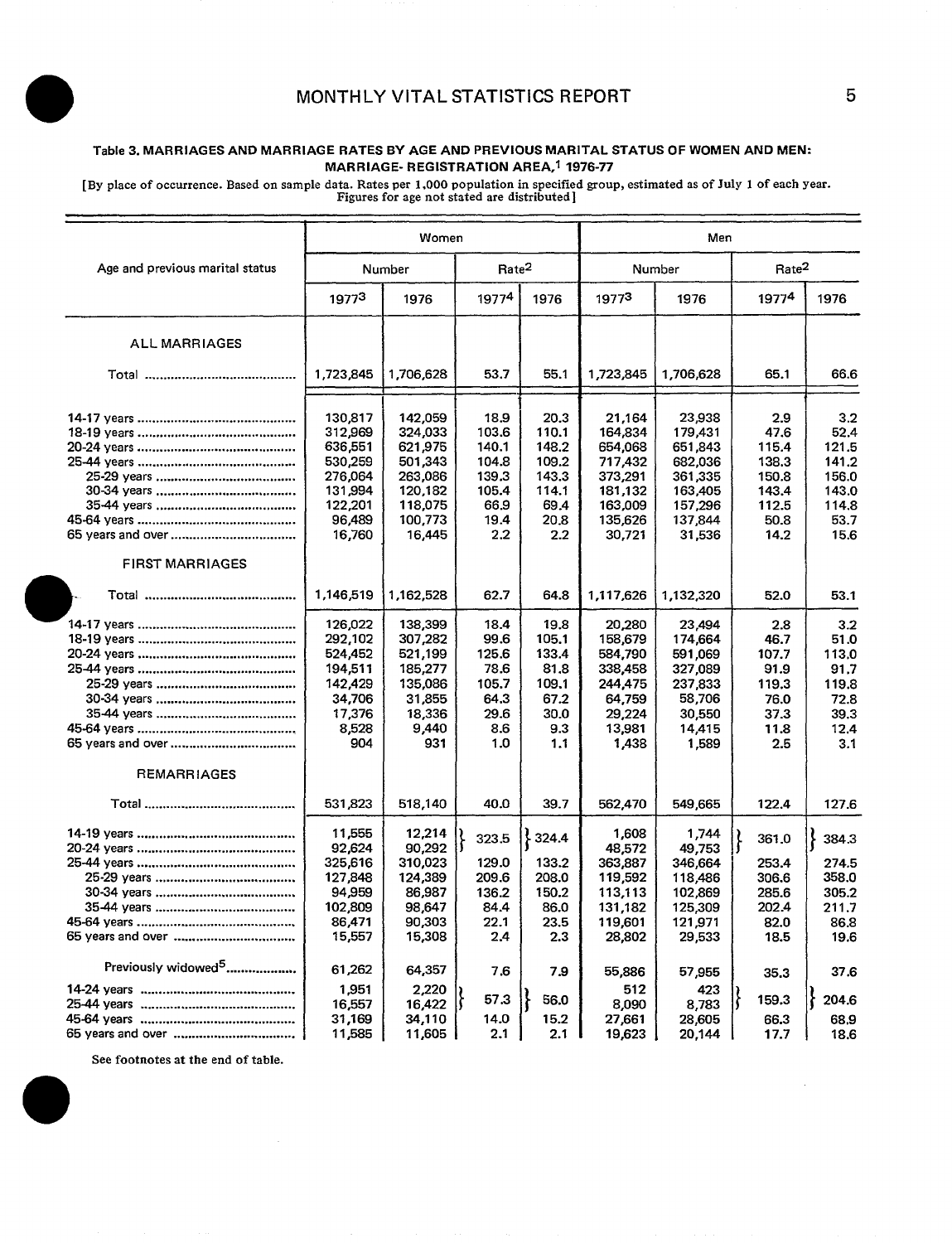#### **Table 3. MARRIAGES AND MARRIAGE RATES BY AGE AND PREVIOUS MARITAL STATUS OF WOMEN AND MEN: MARRIAGE-REGISTRATION AREA,<sup>1</sup> 1976-77–Con.**

[By place of occurrence. Based on sample data. Rates per 1,000 population in specified group, estimated as of July 1 of each year. Figures for age not stated are distributed ]

|                                                  |                                      | Women                                 |                        |                        | Men                                  |                                      |                        |                        |  |  |
|--------------------------------------------------|--------------------------------------|---------------------------------------|------------------------|------------------------|--------------------------------------|--------------------------------------|------------------------|------------------------|--|--|
| Age and previous marital status                  | Number                               |                                       |                        | Rate <sup>2</sup>      |                                      | Number                               | Rate <sup>2</sup>      |                        |  |  |
|                                                  | 19773                                | 1976                                  | $1977^4$               | 1976                   | 19773                                | 1976                                 | 19774                  | 1976                   |  |  |
| REMARRIAGES-Con.                                 |                                      |                                       |                        |                        |                                      |                                      |                        |                        |  |  |
| Previously divorced <sup>5</sup>                 | 390,829                              | 377,388                               | 107.3                  | 111.3                  | 422,597                              | 410,988                              | 173.4                  | 185.0                  |  |  |
|                                                  | 9.645<br>76.489<br>259,838<br>42.961 | 10,300<br>74.218<br>248,079<br>42,889 | 347.3<br>137.3<br>35.6 | 339.4<br>144.0<br>37.5 | 1,339<br>39,367<br>302,007<br>74,372 | 1,403<br>41.301<br>286,988<br>75,368 | 347.9<br>252.9<br>85.1 | 391.8<br>270.2<br>91.5 |  |  |
| Not stated if widowed or divorced <sup>6</sup> . | 1.896<br>79,732                      | 1,902<br>76,395                       | 6.4<br>$\cdots$        | 6.9<br>$\cdots$        | 5.512<br>83,987                      | 5,928<br>80,722                      | 21.9<br>$\cdots$       | 26.1<br>.              |  |  |
| NOT STATED IF PREVIOUSLY                         | 45,503                               | 25,960                                | $\sim$ $\sim$ $\sim$   | $\cdots$               | 43,749                               | 24,643                               | $\cdots$               | $\cdots$               |  |  |

 $^{\text{1}}$ Sampling errors of estimates and a description of the MRA appear in the Technical Notes

 $^{2}$ Base populations exclude persons under 14 years of age. Rates for all marriages are based on the unmarried population; for first marriages, on the never-married population; and for remarriages, on the widowed and div

<sup>4</sup> All rates exclude data for Iowa.<br><sup>5</sup>Data exclude remarriages in Michigan, Ohio, and South Carolina.

**6Data exclude remarriages in Michigan, Ohio, and South Carolina.**<br>7 Trigures are included in all marriages.<br>7 Figures are included in all marriages.

#### **Table 4. MEDIAN AGES OF BRIDE AND GROOM BY PREVIOUS MARITAL STATUS: MARRIAGE-REGISTRATION AREA, 1963-77**

|          | Median age of bride |                   |            |                                     |                                    |         | Median age of groom       |            |                                     |                                    |  |  |  |
|----------|---------------------|-------------------|------------|-------------------------------------|------------------------------------|---------|---------------------------|------------|-------------------------------------|------------------------------------|--|--|--|
| Year     | Total               | First<br>marriage | Remarriage | Previously<br>divorced <sup>1</sup> | Previously<br>widowed <sup>1</sup> | Total   | First<br><i>Imarriage</i> | Remarriage | Previously<br>divorced <sup>1</sup> | Previously<br>widowed <sup>1</sup> |  |  |  |
| $1977^2$ | 22.9                | 21.1              | 31.4       | 30.2                                | 53.1                               | 25.2    | 23.0                      | 34.9       | 33.6                                | 60.1                               |  |  |  |
| 1976     | 22.7                | 21,0              | 31.7       | 30.1                                | 53.0                               | 25.OH   | 22.9                      | 35.1       | 33.7                                | 60.0                               |  |  |  |
| 1975     | 22.4                | 20.8              | 32.0       | 30.2                                | 52.4                               | 24.7    | 22.7                      | 35.5       | 33.6                                | 59.4                               |  |  |  |
| 1974     | 22.0                | 20.6              | 32.1       | 30.0                                | 51.9                               | 24.2    | 22.5                      | 35.7       | 33.6                                | 59.2                               |  |  |  |
| 1973     | 21.91               | 20.6              | 32.3       | 30.2                                | 52.1                               | 24.1    | 22.5                      | 36.3       | 33.9                                | 59.3                               |  |  |  |
| 1972     | 21.7                | 20.5              | 32.8       | 30.3                                | 51.4                               | 23.8    | 22.4                      | 36.5       | 34.0                                | 59.1                               |  |  |  |
| 1971     | 21.7                | 20.5              | 32.9       | 30.2                                | 51.8                               | 23.7 II | 22.5                      | 36.9       | 34.1                                | 59.1                               |  |  |  |
| 1970     | 21.7                | 20.6              | 33.3       | 30.1                                | 51.2                               | 23.6    | 22.5                      | 37.5       | 34.5                                | 58.7                               |  |  |  |
| 1969     | 21.6                | 20.6              | 33.8       | 30.4                                | 51.3                               | 23.5    | 22.4                      | 38.2       | 34.7                                | 59.0                               |  |  |  |
| 1968     | 21.5                | 20.6              | 33.8       | 30.7                                | 50.6                               | 23.61   | 22.4                      | 38.3       | 35.1                                | 57.9                               |  |  |  |
| 1967     | 21.4                | 20.5              | 35.0       | 31.3                                | 50.0                               | 23.81   | 22.6                      | 39.1       | 35.5                                | 57,7                               |  |  |  |
| 1966     | 21.5                | 20.3              | 35.2       | 31.4                                | 50.2                               | 23.8 II | 22.6                      | 39.2       | 35.8                                | 57.9                               |  |  |  |
| 1965     | 21.4                | 20.4              | 35.5       | 31.7                                | 50.1                               | 23.6    | 22.5                      | 39.6       | 36.0                                | 57.8                               |  |  |  |
| 1964     | 21.4                | 20.4              | 35.6       | 31.7                                | 50.3                               | 23.6 II | 22.4                      | 39.7       | 36.4                                | 58.0                               |  |  |  |
| 1963     | 21.3                | 20.3              | 35.6       | 31.8                                | 49.7                               | 23.71   | 22.5                      | 39.8       | 36.3                                | 58.0                               |  |  |  |

#### [ Based on sample data. For a description of the Marriage-Registration Area, see Technical Notes]

 $^{\text{1}}$ Figures for previously divorced and previously widowed exclude data for Michigan and Ohio for all years, for South Carolina beginning with 1972, and for the District of Columbia for 1970.

 $2$ Figures for first marriage, remarriage, previously divorced, and previously widowed exclude data for Iowa.